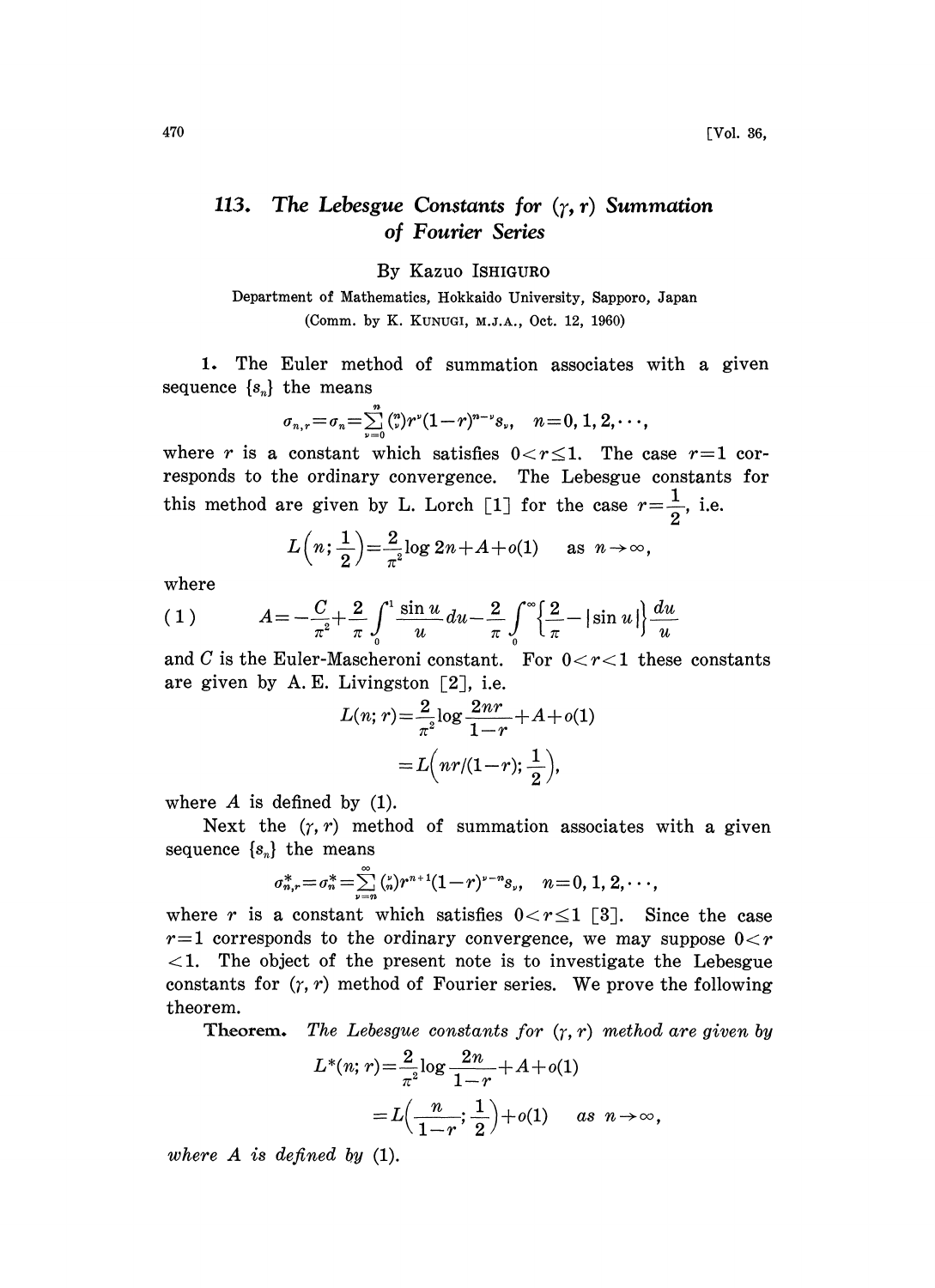2. Proof. For the proof we are much indebted to A.E. 2. Proof. For the proof we a<br>Livingston  $[2]$ . We can easily see  $[4]$ 

$$
L^*(n;r) = \frac{2}{\pi} \int_0^{\pi} \left| \Re \left\{ \frac{r^{n+1} e^{i(n+\frac{1}{2})u}}{(1 - e^{iu} + re^{iu})^{n+1}} \right\} \right| \frac{du}{2 \sin \frac{u}{2}}
$$

$$
= \frac{2}{\pi} \int_0^{\pi/2} \left| \Re \left\{ \frac{r^{n+1} e^{i(2n+1)u}}{(1 - e^{2iu} + re^{2iu})^{n+1}} \right\} \right| \frac{du}{\sin u}.
$$

Here we put

$$
\frac{1}{1-e^{2iu}+re^{2iu}}=p(u,r)e^{i q(u,r)}.
$$

Then we get [4]

(2)  

$$
\begin{cases}\n1-\cos 2u + r \cos 2u = \frac{1}{p(u,r)} \cos q(u,r) \\
\sin 2u - r \sin 2u = \frac{1}{p(u,r)} \sin q(u,r)\n\end{cases}
$$

$$
(3) \qquad \qquad \frac{1}{p^2(u,r)} = r^2 + 2(1-r)(1-\cos 2u)
$$

$$
(4) \t\t\t 0 \leq rp(u,r) \leq 1
$$

where  $rp(u, r)=1$  if and only if  $u=0$ . Thus

$$
\mathcal{S}\left\{\frac{r^{n+1}e^{i(2n+1)u}}{(1-e^{2iu}+re^{2iu})^{n+1}}\right\} = r^{n+1}p^{n+1}(u, r) \sin\left\{(n+1)q(u, r)+(2n+1)u\right\}
$$

and

$$
L^{*}(n;r) = \frac{2}{\pi} \int_{0}^{\pi/2} |r^{n+1}p^{n+1}(u,r) \sin\{(n+1)q(u,r)+(2n+1)u\}| \frac{du}{\sin u}.
$$

Since

$$
\int_0^{\pi/2} \left[ r^{n+1} p^{n+1} (u, r) \sin \left[ (n+1) q(u, r) + (2n+1) u \right] \right] \left\{ \frac{1}{\sin u} - \frac{1}{u} \right\} du
$$

 $= o(1)$  as  $n \rightarrow \infty$  from the Lebesgue principle of bounded convergence, we get

(5) 
$$
L^*(n; r) = \frac{2}{\pi} \int_0^{\pi/2} |r^{n+1}p^{n+1}(u, r) \sin\{(n+1)q(u, r) + (2n+1)u\}| \frac{du}{u} + o(1).
$$

The following two lemmas are important for estimating  $L^*(n; r)$ . Lemma 1. For small  $u \ge 0$  we get

$$
q(u,r)=2su+O(u^3),
$$

where  $s=(1-r)/r$ . Proof. From (2)

$$
\tan q(u, r) = \frac{(1-r)\sin 2u}{1-(1-r)\cos 2u} = \frac{(1-r)\sin 2u}{r+(1-r)(1-\cos 2u)} = \frac{s\sin 2u}{1+2s\sin^2 u}.
$$
\nOn the other hand for small  $u$ 

\n
$$
\sin u = u + Au^3
$$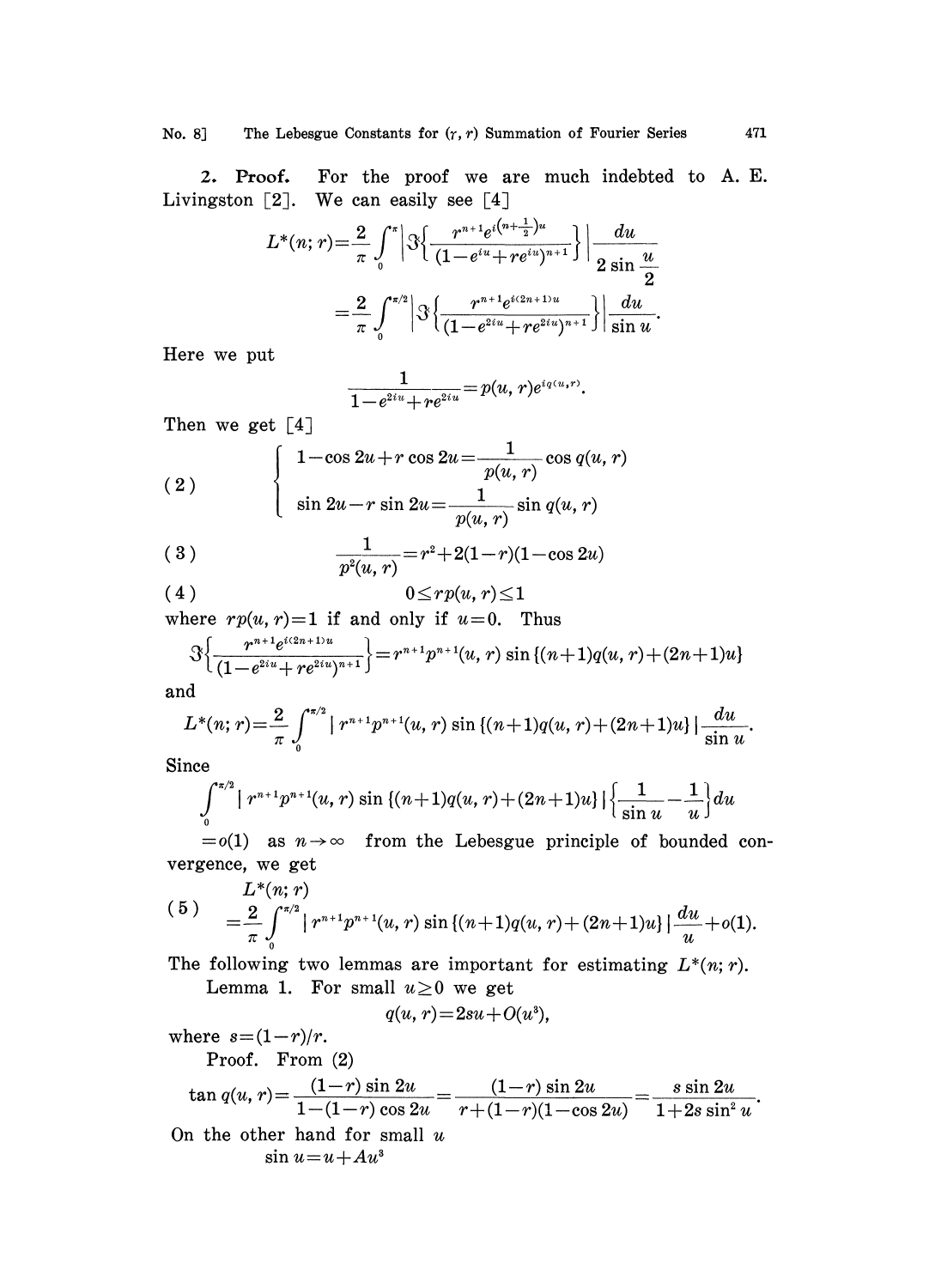$$
\sin 2u = 2u + Au^{3}, \quad |A| \leq 2, \quad \text{and}
$$
\n
$$
\frac{1}{1+x} = 1 + Bx, \quad |B| \leq 1, \quad \text{for } x \geq 0. \quad \text{Hence}
$$
\n
$$
\frac{s \sin 2u}{1+2s \sin^{2} u} = s(2u + Au^{3})\{1+2Bs \sin^{2} u\}
$$
\n
$$
= 2su + O(u^{3}).
$$

Next

$$
\tan^{-1} x = x + Cx^3, \quad |C| \le 4, \quad \text{for small } x \text{ and}
$$
\n
$$
q(u, r) = \tan^{-1} \frac{(1 - r) \sin 2u}{1 - (1 - r) \cos 2u} = 2su + O(u^3)
$$

for  $0 < r < 1$  and small u, so the lemma is proved.

The next lemma is a corollary of Livingston's lemma [2J. Lemma 2. If  $1 < m < e$ , then

$$
r^2p^2(u,r) \!<\! m^{-\frac{8(1-r)}{\pi^2r^2}u^2}
$$

for sufficiently small  $u \ge 0$ .

Proof. For  $0 < y < 1$ 

$$
\frac{1}{1+y} < 1 - \frac{y}{2} \le m^{-\frac{y}{2}}, \text{ so that}
$$
\n
$$
r^2 p^2 (u, r) = \frac{1}{1 + \frac{4(1-r)}{r^2} \sin^2 u} \le \frac{1}{1 + \frac{4(1-r)}{r^2} \left(\frac{2u}{\pi}\right)^2}
$$
\n
$$
\le m^{-\frac{1}{2} \frac{4(1-r)}{r^2} \left(\frac{2u}{\pi}\right)^2} = m^{-\frac{8}{\pi^2} \frac{(1-r)}{r^2} u^2}
$$

for small u.

Next we see easily

$$
L^*(n; r) = \frac{2}{\pi} \int_0^{\pi/2} \left[ r^{n+1} p^{n+1}(u, r) \sin \left\{ (n+1)q(u, r) + (2n+1) \right\} \right] \frac{du}{u} + o(1)
$$
  

$$
= \frac{2}{\pi} \left\{ \int_0^{\epsilon} + \int_{\epsilon}^{\pi/2} \right\} + o(1) = \frac{2}{\pi} \int_0^{\epsilon} + o(1)
$$
  
as  $n \to \infty$ , from the Lebesgue principle of bounded convergence, where

we may choose  $\varepsilon$  such that for  $u, 0 < u < \varepsilon$ , Lemmas 1 and 2 are hold simultaneously. Next we put

$$
I = \int_0^e |r^{n+1}p^{n+1}(u, r) \sin \{(n+1)q(u, r) + (2n+1)u\}| \frac{du}{u}
$$
  
\n
$$
- \int_0^e \left| r^{n+1}p^{n+1}(u, r) \sin \left\{ \frac{2nu}{r} + \frac{2-r}{r}u \right\} \right| \frac{du}{u}, \text{ then}
$$
  
\n
$$
|I| \le 2 \int_0^e \left| r^{n+1}p^{n+1}(u, r) \sin \frac{1}{2} \left\{ (n+1)q(u, r) + (2n+1)u - \frac{2nu}{r} - \frac{2-r}{r}u \right\} \right| \frac{du}{u}
$$
  
\n
$$
\cos \frac{1}{2} \left\{ (n+1)q(u, r) + (2n+1)u + \frac{2nu}{r} + \frac{2-r}{r}u \right\} \left| \frac{du}{u} \right|
$$
  
\n
$$
\le O(1) \int_0^e (n+1) m^{-\frac{4}{\pi^2} \frac{(1-r)}{r^2} u^2(m+1)} u^2 du.
$$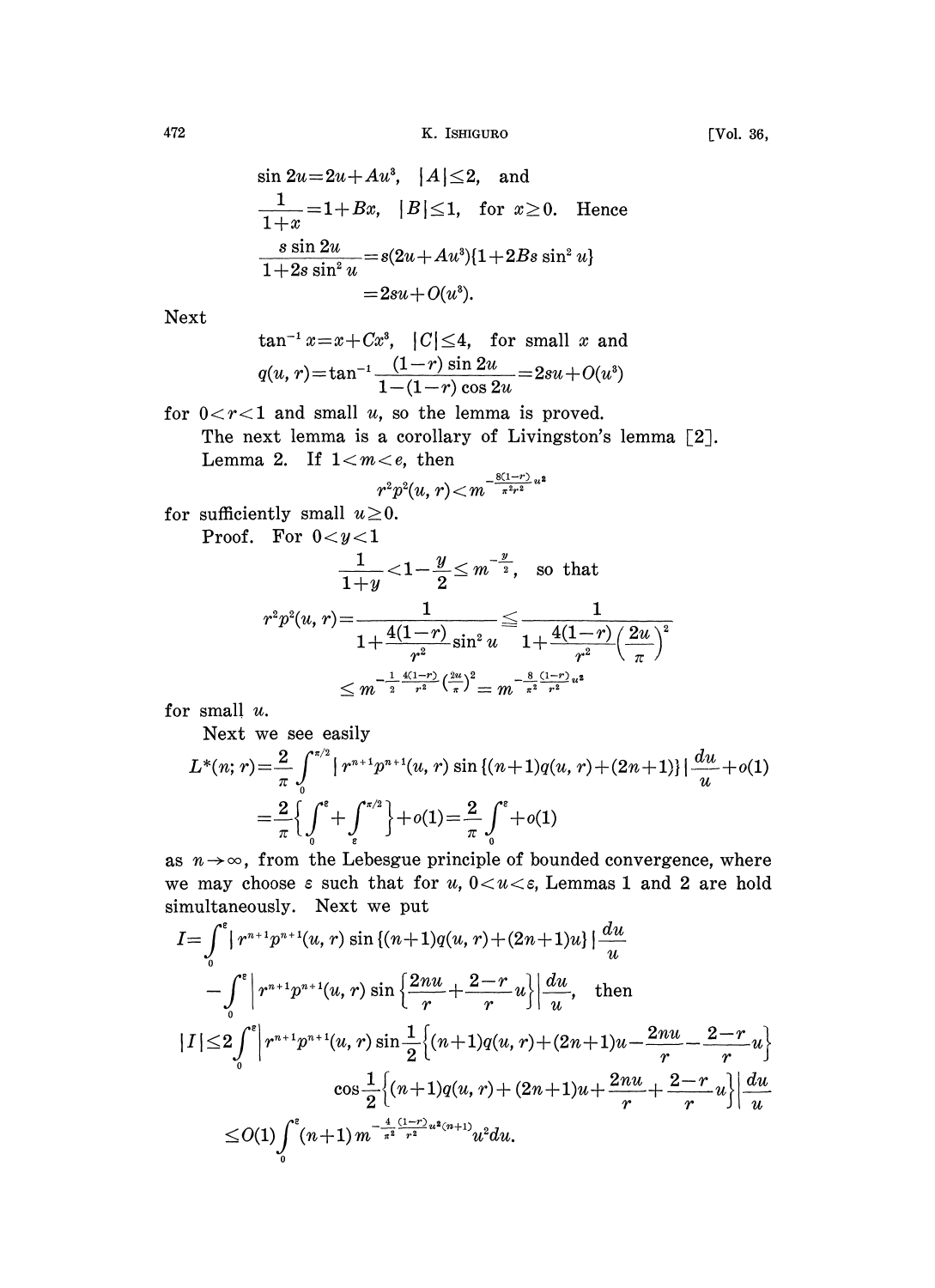No. 8] The Lebesgue Constants for  $(r, r)$  Summation of Fourier Series

Since the integrand of the right member is bounded for any  $n$ and  $u$ , we get

$$
\lim_{n \to \infty} \int_{0}^{\varepsilon} (n+1) m^{-\frac{4}{\pi^2} \frac{(1-r)}{r^2} u^2 (n+1)} u^2 du
$$
  
= 
$$
\int_{0}^{\varepsilon} \lim_{n \to \infty} \{ (n+1) u^2 m^{-\frac{4}{\pi^2} \frac{(1-r)}{r^2} u^2 (n+1)} \} du = 0
$$

from the Lebesgue principle. Hence

$$
L^{*}(n;r) = \frac{2}{\pi} \int_{0}^{r} \left| r^{n+1} p^{n+1}(u,r) \sin \left\{ \frac{2nu}{r} + \frac{2-r}{r} u \right\} \right| \frac{du}{u} + o(1)
$$

and further

$$
L^{*}(n;r) = \frac{2}{\pi} \int_{0}^{e} \left| r^{n+1} p^{n+1}(u,r) \sin \frac{2nu}{r} \right| \frac{du}{u} + o(1)
$$

from the same principle. Next

$$
\int_0^{\varepsilon} \left| r^{n+1} p^{n+1}(u, r) \sin \frac{2nu}{r} \right| \frac{du}{u}
$$
  
= 
$$
\int_0^{\frac{r}{2(1-r)}n^{-\alpha}} + \int_{\frac{r}{2(1-r)}n^{-\alpha}}^{\varepsilon} , \text{ where } \frac{1}{4} < \alpha < \frac{1}{2}.
$$

Here from Lemma 2

$$
\int_{\frac{r}{2(1-r)}n^{-a}}^{\infty} \left( \frac{1}{1 + \frac{4(1-r)}{r^2} \sin^2 u} \right)^{\frac{n+1}{2}} \sin \frac{2nu}{r} \left| \frac{du}{u} \right|
$$
  

$$
\leq \int_{\frac{r}{2(1-r)}n^{-a}}^{\infty} m^{-\frac{4}{\pi^2} \frac{(1-r)}{r^2} u^2(n+1)} \frac{du}{u}
$$
  

$$
\leq m^{-\frac{n^{1-2a}}{2(1-r)}} \log \left( \frac{2\varepsilon(1-r)}{r} n^a \right) = o(1) \text{ as } n \to \infty.
$$

Hence

$$
L^*(n; r) = \frac{2}{\pi} \int_0^{\frac{r}{2(1-r)}n^{-\alpha}} \left( \frac{1}{1 + \frac{4(1-r)}{r^2} \sin^2 u} \right)^{\frac{n+1}{2}} \sin \frac{2nu}{r} \left| \frac{du}{u} + o(1) \right|
$$
  
=  $\frac{2}{\pi} \int_0^{n^{-\alpha}} \left( \frac{1}{1 + \frac{4(1-r)}{r^2} \sin^2 \frac{ru}{2(1-r)}} \right)^{\frac{n+1}{2}} \sin \frac{nu}{1-r} \left| \frac{du}{u} + o(1) \right|.$ 

On the other hand

$$
\log \frac{1}{1 + \frac{4(1-r)}{r^2} \sin^2 \frac{r}{2(1-r)}} = \log r^2 p^2 \left(\frac{ru}{2(1-r)}, r\right)
$$

$$
= -\frac{4(1-r)}{4r^2} \sin^2 \frac{ru}{2(1-r)} + O(u^4)
$$